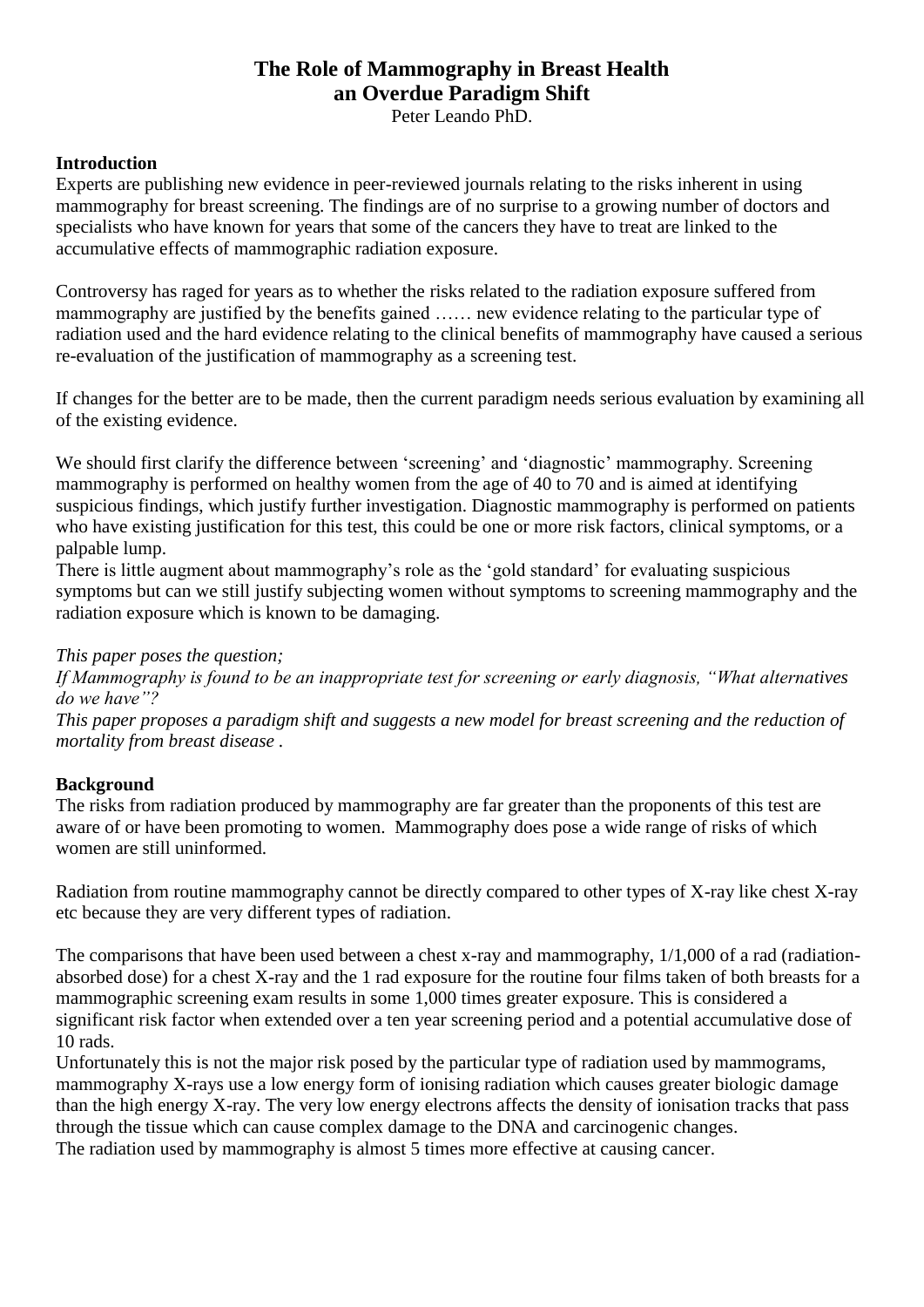*(Alpha particles, possessing both charge and a large mass, deposit their energy in a relatively small volume when compared with x-rays which have neither mass nor charge. Double strand breaks or even more extensive damage to the DNA can arise from the ionisations from a single alpha particle track through a cell, whereas multiple x-ray photons would normally be required to cause similar damage. So the degree of cell killing or the probability of cancer induction, as examples of biological effects, differ for 1 Gy delivered by alpha particles compared with Gy delivered by X-ray)*

Current estimates for radiation-induced cancer are based on people exposed to the high energy radiation (eg, atomic bomb survivors) or patients exposed either diagnostically or therapeutically. These cancer risk estimates are then applied to all x-ray exposures (including mammography) on the basis that the radiation weighting factor for all x-rays is equal.

The conclusion reached in a recent study published in the Journal, Radiation Research was that their findings corroborated data previously published and that this suggests that the risks associated with mammography screening may be approximately five times higher than previously assumed and that the risk–benefit relationship of mammography exposures may need to be re-examined.

Under current guidelines, premenopausal women undergoing annual screening over a ten-year period are exposed to a total of about 20 rads. The premenopausal breast is highly sensitive to radiation, each rad of exposure increasing breast cancer risk by 1 percent, resulting in a cumulative 10 percent increased risk over ten years of premenopausal screening. Risks are even greater for baseline screening at younger ages, but when an additional five fold increase of the risks are factored into the equation by the correct assessment of mammography radiation risk we have a much harder case to justify continued use of screening mammography for premenopausal women.

Each new dose adds risk, because a single x-ray photon, acting alone, is capable of causing unrepairable, permanent damage to DNA and chromosomes --- including carcinogenic mutations

The news gets worse for the 1 to 2 percent of women who are silent carriers of the ataxia-telangiectasia gene and thus highly sensitive to the carcinogenic effects of radiation, they already have a fourfold higher risk of breast cancer from mammography; by some estimates this accounts for up to 20 percent of all breast cancers annually in the United States.

The principle of informed consent in medicine is ignored if women are not informed of the evidence relating to the risk and if women more readily consent to annual mammograms because they have been given 'misinformation' this is as bad as obtaining consent by deliberately blocking valid information. Women are entitled to know the full range of responsible opinion about the benefits, the risks, and the many uncertainties of mammography.

Some years ago a British surgeon blasted American doctors as "immoral" for screening women under 50 for breast cancer. Dr. Baum said the screening was "opportunistic" and did more harm than good. "Over 99 percent of premenopausal women will have no benefit from screening. Even for women over 50, there has been only a one percent biopsy rate as a result of screening in the United Kingdom. The density of the breast in younger women make mammography a highly unreliable procedure."

The United States is the only country that routinely screens premenopausal women by mammography. The U.S. also extends its screening practice by taking two or more mammograms per breast annually in postmenopausal women. This contrasts with the more restrained European practice of a single view every two to three years.

The conclusion from all the available evidence and experience gained since mammography was first introduced, is that there is a justifiable role for mammography to play in a breast cancer screening program but the role is very different from the one currently in place.

### **Conclusion**

The scientific and medical evidence indicates that: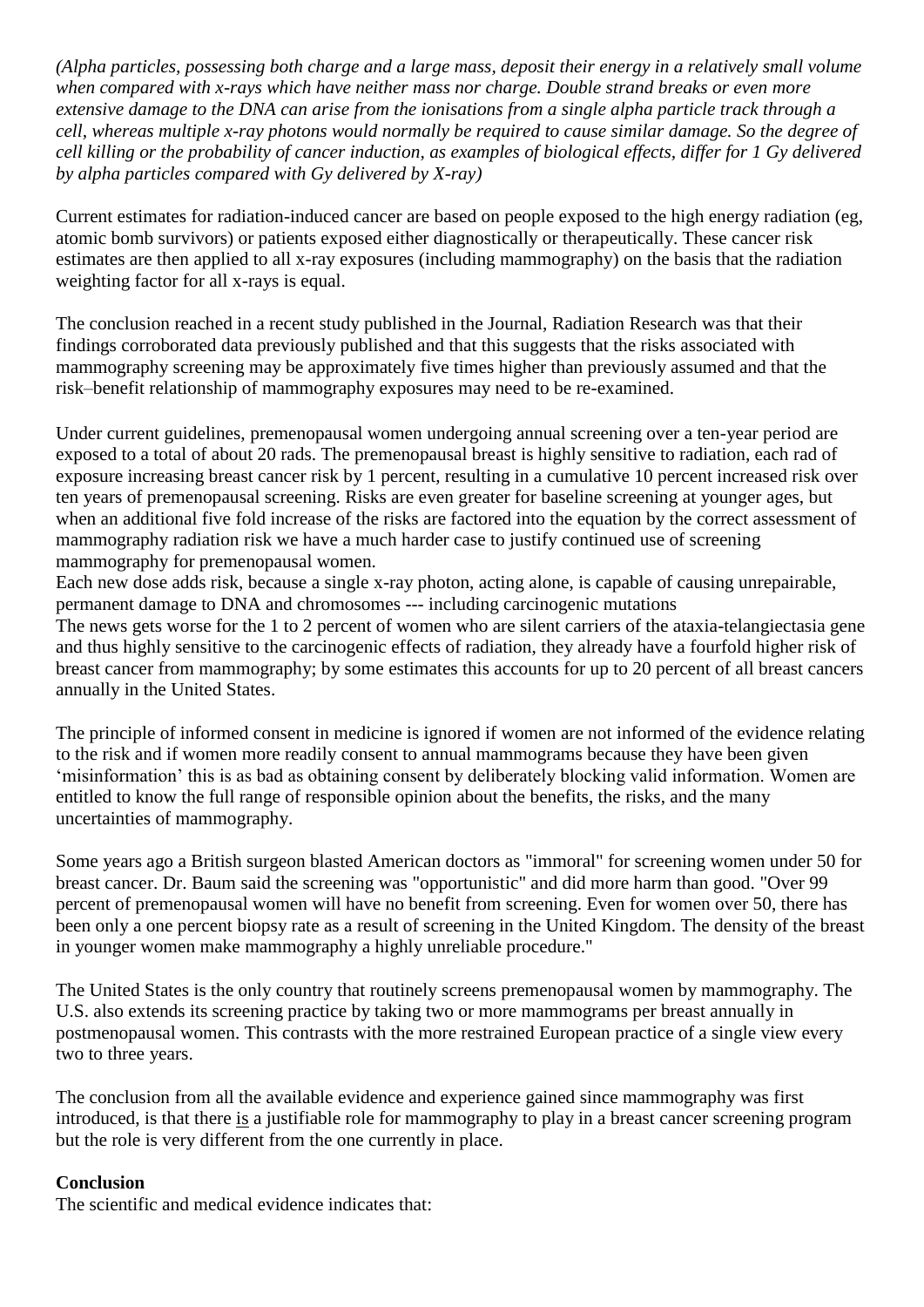No 'screening' mammography is justified for premenopausal women.

A baseline mammogram may be justified at between age 50 and 60.

Accountability and responsibility should be considered in regard to all radiation exposure and the accumulative biological effects.

Reducing ionising radiation exposure from all other sources whenever possible should be practiced.

Up-to-Date and accurate information must be given to patients for informed consent.

Other non invasive tests should be promoted as part of a breast screening program.

Thermography, BSE. CBE. Ultrasound.

More invasive tests like MRI and PET should be explored and adapted.

An extensive literature review provides overwhelming evidence that reform and a paradigm shift is overdue. Quotes from studies include:

*"The capacity of ionising radiation to produce breast cancer has been repeatedly confirmed."* 

From Chapter 8 (at p.131), "Epidemiology and Etiology," by Professor John S. Spratt, M.D., FACS (Brown Cancer Center, University of Louisville School of Medicine, KY), Prof. William L. Donegan, M.D., FACS (Sinai Samaritan Medical Ctr., Milwaukee, WI), and Prof. Curtis P. Sigdestad, Ph.D. (Radiation Oncology Dept., Brown Cancer Center, Univ. of Louisville Sch. of Med., KY).

*"The strongest evidence for a particular initiating factor in breast cancer is that for irradiation ... Evidence that other carcinogens initiate breast cancer development is extremely limited."* 

From Chapter 9 (at p.143), "Prevention of Breast Cancer," by Richard R. Love, M.D. (Prof. of Human Oncology, Univ. of Wisconsin at Madison) and Polly A. Newcomb, Ph.D. (Asst. Professor, Dept. of Human Oncology, Univ. of Wisconsin Medical School at Madison).

#### **References:**

Elliott, VS. Mammography debate: *Who should get screened and when?* American Medical News, an AMA publication. Volume 10, number 42, pages 35-37, November 10, 2003. www.amednews.com.

Kerlikowske, K. *Use of mammograms in older women questionable.* JAMA. December 10, 2003.

Time Magazine, April 28, 2003. Cover story: *The No. 1 Killer of Women.*

SEER, National Cancer Institute: *Chances of developing breast cancer at a given age.*

*de Sanjose S, et al. Prevalence of BRCA1 and BRCA2 germline mutations in young breast cancer patients: a population-based study.* Int J Cancer 2003; 106 (4): 588-93.

Furstenberger et al. *Insulin like growth factors mediate breast cancer growth and proliferation.* Onkologie, 2003. Volume 26, number 3, pages 290-94.

Baker L. *Breast cancer detection demonstration project: Five year summary report.* Cancer, 1982, volume 32, pages 194-225.

Sickles EA. *Breast masses: mammographic evaluation.* Radiology 1989. Pages 173-303.

Fletcher, S W, and Elmore, J G. *Mammographic Screening for Breast Cancer.* New England Journal of Medicine. Volume 348, no. 17, pages 1672-80. April 24, 2003.

Ostbye, T. *Elderly women over-screened for cancers with little measurable benefit.* Annals of Family Practice. November/December issue, 2003.

Pisano, E. *Digital Mammography Offers Better Breast Cancer Diagnoses.* Presented at the Radiologic Society of North America annual meeting, December 2003. Research conducted at University of North Carolina School of Medicine. etpisano@med.unc.edu.

Freidrich M. *MRI of the breast:* State of the art. European Radiology, 1998. Volume 8, pages 707-725. Avril N, Rose CA, Schelling M, et al. *Breast imaging with positron emission tomography and fluorine-18 flourodeoxyglucose: use and limitations.* Journal of Clinical Oncology, 2000. Volume 18, pages 3495-3502.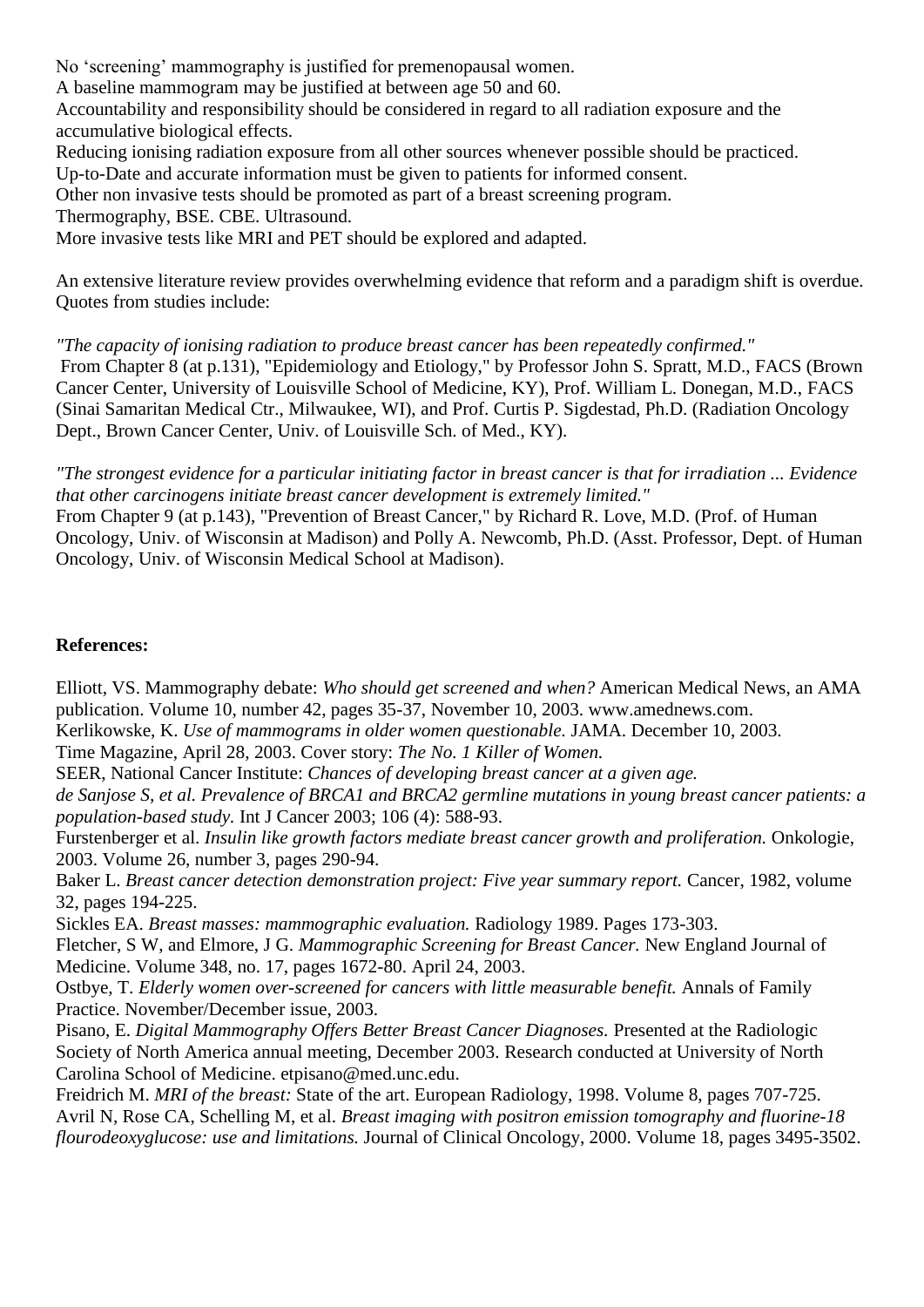Avril N. Discussions in PET Imaging 2003. CMP Healthcare Media, DPI no. 621, PET and Breast Cancer. Gautherie, M, Haehnel, P, Walter, J p, Keith, L. *Long-Term Assessment of Breast Cancer Risk by Liquid-Crystal Thermal Imaging.* Biomedical Thermology, pages 279-301. 1982 Alan R. Liss, Incl, 150 Fifth Avenue, New York, NY 10011.

Parisky, Y R, et al. *Efficacy of Computerized Infrared Imaging Analysis to Evaluate Mammographically Suspicious Lesions.* American Journal of Roentgenology, January 2003, 263-69.

Gautherie, M, and Gros, C M. *Breast Thermography and Cancer Risk Prediction.* Cancer, 1980, volume 56, 45-51.

Nyirjesy, M D, et al. *Clinical Evaluation, Mammography and Thermography in the Diagnosis of Breast Carcinoma*. Thermology, 1986, volume 1, 170-73.

Keyserlingk, M D, et al. *Infrared Imaging of the Breast: Initial Reappraisal Using High-Resolution Digital Technology in 100 successive cases of Stage I and II Breast Cancer.* The Breast Journal, volume 4, 1998, 245-51.

Bolan, P. *In vivo quantification of choline compounds in the breast with 1H MR spectroscopy.* Magnetic Resonance in Medicine. Volume 50, Issue 6, Date: December 2003, Pages: 1134-1143.

Saputo L. Beyond Mammography. The Townsend Letter

Gofman, J. W. *Preventing Breast Cancer: The Story of a Major Proven Preventable Cause of this Disease.*  Committee for Nuclear Responsibility, San Francisco, 1995.

Epstein, S. S., Steinman, D., and LeVert, S. *The Breast Cancer Prevention Program,* Ed. 2. Macmillan, New York, 1998.

Bertell, R. Breast cancer and mammography. *Mothering,* Summer 1992, pp. 49-52.

National Academy of Sciences-National Research Council, Advisory Committee. *Biological Effects of Ionizing Radiation (BEIR).* Washington, D.C., 1972.

Swift, M. Ionizing radiation, breast cancer, and ataxia-telangiectasia. *J. Natl. Cancer Inst.* 86(21): 1571- 1572, 1994.

Bridges, B. A., and Arlett, C. F. Risk of breast cancer in ataxia-telangiectasia. *N. Engl. J. Med.* 326(20): 1357, 1992.

Quigley, D. T. Some neglected points in the pathology of breast cancer, and treatment of breast cancer. *Radiology,* May 1928, pp. 338-346.

Watmough, D. J., and Quan, K. M. X-ray mammography and breast compression. *Lancet* 340: 122, 1992. Martinez, B. Mammography centers shut down as reimbursement feud rages on.*Wall Street Journal,*  October 30, 2000, p. A-1.

Vogel, V. G. Screening younger women at risk for breast cancer. *J. Natl. Cancer Inst. Monogr.* 16: 55-60, 1994.

Baines, C. J., and Dayan, R. A tangled web: Factors likely to affect the efficacy of screening mammography. *J. Natl. Cancer Inst.* 91(10): 833-838, 1999.

Laya, M. B. Effect of estrogen replacement therapy on the specificity and sensitivity of screening mammography. *J. Natl. Cancer Inst.* 88(10): 643-649, 1996.

Spratt, J. S., and Spratt, S. W. Legal perspectives on mammography and self-referral. *Cancer* 69(2): 599- 600, 1992.

Skrabanek, P. Shadows over screening mammography. *Clin. Radiol.* 40: 4-5, 1989.

Davis, D. L., and Love, S. J. Mammography screening. *JAMA* 271(2): 152-153, 1994.

Christiansen, C. L., et al. Predicting the cumulative risk of false-positive mammograms. *J. Natl. Cancer Inst.*  92(20): 1657-1666, 2000.

Napoli, M. Overdiagnosis and overtreatment: The hidden pitfalls of cancer screening. *Am. J. Nurs.,* 2001, in press.

Baum, M. Epidemiology versus scaremongering: The case for humane interpretation of statistics and breast cancer. *Breast J.* 6(5): 331-334, 2000.

Miller, A. B., et al. Canadian National Breast Screening Study-2: 13-year results of a randomized trial in women aged 50-59 years. *J. Natl. Cancer Inst.* 92(18): 1490-1499, 2000.

Black, W. C. Overdiagnosis: An underrecognized cause of confusion and harm in cancer screening. *J. Natl. Cancer Inst.* 92(16): 1280-1282, 2000.

Napoli, M. What do women want to know. *J. Natl. Cancer Inst. Monogr.* 22: 11-13, 1997.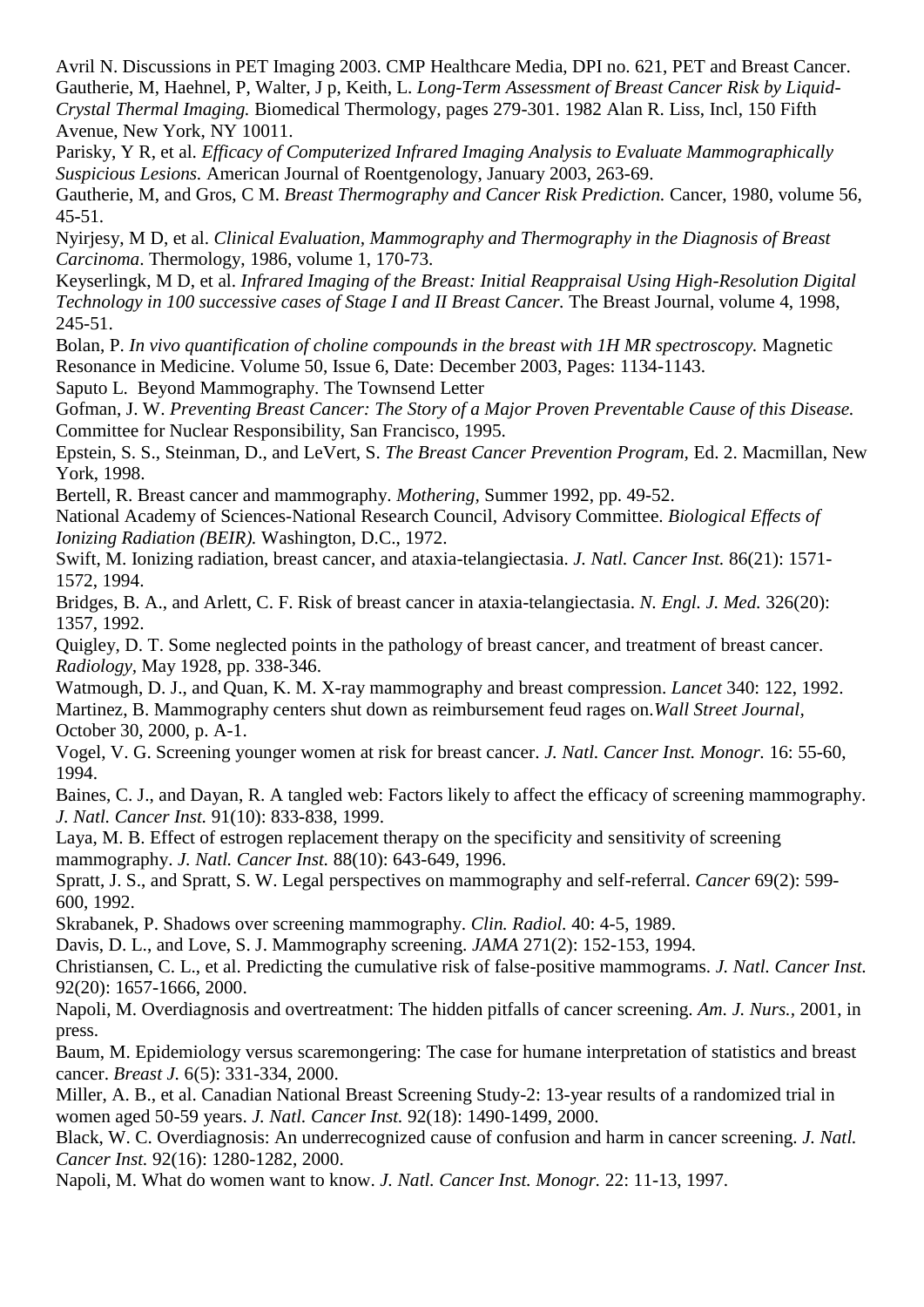Lerner, B. H. Public health then and now: Great expectations: Historical perspectives on genetic breast cancer testing. *Am. J. Public Health* 89(6): 938-944, 1999.

Gotzsche, P. C., and Olsen, O. Is screening for breast cancer with mammography justifiable? *Lancet* 355: 129-134, 2000.

National Institutes of Health Consensus Development Conference Statement. Breast cancer screening for women ages 40-49, January 21-23, 1997. *J. Natl. Cancer Inst. Monogr.* 22: 7-18, 1997.

Ross, W. S. *Crusade: The Official History of the American Cancer Society*, p. 96. Arbor House, New York, 1987.

Hall, D. C., et al. Improved detection of human breast lesions following experimental training. *Cancer*  46(2): 408-414, 1980.

Smigel, K. Perception of risk heightens stress of breast cancer. *J. Natl. Cancer Inst.* 85(7): 525-526, 1993. Baines, C. J. Efficacy and opinions about breast self-examination. In *Advanced Therapy of Breast Disease,*  edited by S. E. Singletary and G. L. Robb, pp. 9-14. B. C. Decker, Hamilton, Ont., 2000.

Leight, S. B., et al. The effect of structured training on breast self-examination search behaviors as measured using biomedical instrumentation. *Nurs. Res.* 49(5): 283-289, 2000.

Worden, J. K., et al. A community-wide program in breast self-examination. *Prev. Med.* 19: 254-269, 1990. Fletcher, S. W., et al. How best to teach women breast self-examination: A randomized control trial. *Ann. Intern. Med.* 112(10): 772-779, 1990.

Associated Press. FDA approves use of pad in breast exam. *New York Times,* December 25, 1995, p. 9Y. Gehrke, A. Breast self-examination: A mixed message. *J. Natl. Cancer Inst.* 92(14): 1120-1121, 2000.

Thomas, D. B., et al. Randomized trial of breast self-examination in Shanghai: Methodology and preliminary results. *J. Natl. Cancer Inst.* 89: 355-365, 1997.

Baines, C. J., Miller, A. B., and Bassett, A. A. Physical examination: Its role as a single screening modality in the Canadian National Breast Screening Study. *Cancer* 63: 1816-1822, 1989.

Lewis, T. Women's health is no longer a man's world. *New York Times,* February 7, 2001, p. 1.

Miller, A. B., Baines, C. J., and Wall, C. Correspondence. *J. Natl. Cancer Inst.* 93(5): 396, 2001.

Kuroishi, T., et al. Effectiveness of mass screening for breast cancer in Japan. *Breast Cancer* 7(1): 1-8, 2000.

Epstein, S. S. American Cancer Society: The world's wealthiest «non-profit» institution. *Int. J. Health Serv.*  29(3): 565-578, 1999.

Epstein, S. S., and Gross, L. The high stakes of cancer prevention. *Tikkun* 15(6): 33-39, 2000.

Epstein, S. S. *The Politics of Cancer Revisited.* East Ridge Press, Hankins, N.Y., 1998.

Ramirez, A. Mammogram reimbursements. *New York Times,* February 19, 2001.

John, L. Digital imaging: A marketing triumph. *Breast Cancer Action Newsletter,* No. 62, November-December 2000.

Tarkan, L. An update that matters? Mammography's next step is assessed. *New York Times,* January 2, 2001, p. D5.

Miller, A. B. The role of screening in the fight against breast cancer. *World Health Forum* 13: 277-285, 1992.

Mittra, I. Breast screening: The case for physical examination without mammography. *Lancet* 343(8893): 342-344, 1994.

Greenlee, R. T. Cancer Statistics, 2001. *CA Cancer J. Clin.* 51(1): 15-36, 2001.

Epstein, S,. Bertell, R,. Seaman, B,. Danger and Unreliability of Mammography. International Journal of Health Services, Volume 31, Number 3, Pages 605-615, 2001

Christiansen 2000, Cindy L. et al. "Predicting the Cumulative Risk of False-Positive Mammograms," *J. of the Natl Cancer Inst* Vol.92, No.20: 1657-1666.

Doody 2000, Michele M. et al. "Breast Cancer Mortality after Diagnostic Radiography: Findings from the U.S. Scoliosis Cohort," *Spine* Vol.25, No.16: 2052-2063.

Elmore 1998, Joann G. et al. "Ten-Year Risk of False Positive Screening Mammograms and Clinical Breast Examinations," *New England J. of Med.* Vol.338, No.16: 1089-1096.

Gofman 1990, John W. *[Radiation-Induced Cancer from Low-Dose Exposure: An Independent Analysis](http://www.ratical.org/radiation/CNR/RIC/)*. 480 pages. ISBN 0-932682-89-8. San Francisco: Committee for Nuclear Responsibility Books.